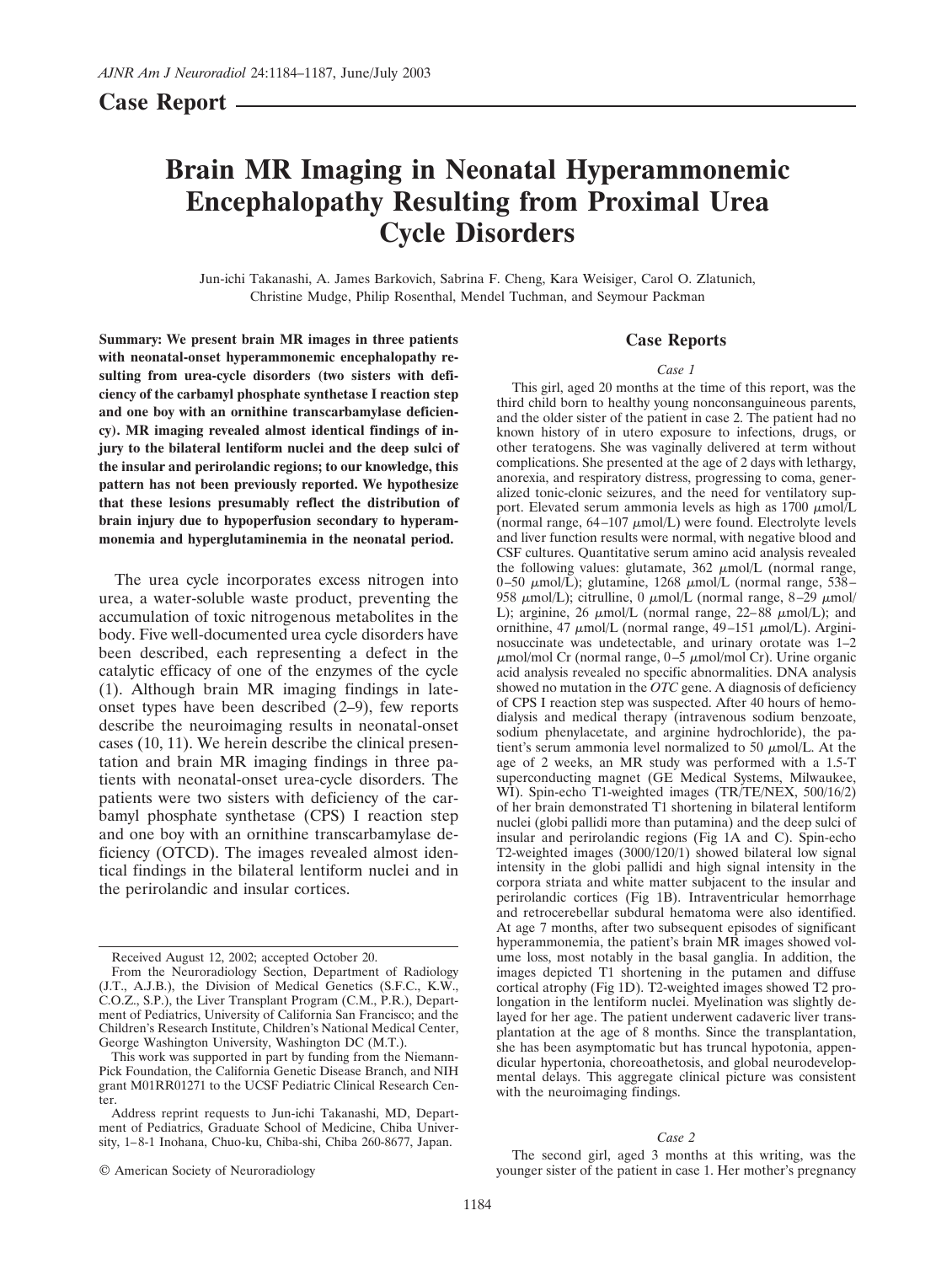

was marked by late prenatal care and treatment for positive vaginal GBS culture. Like her older sister, this patient presented with lethargy, anorexia, and vomiting at the age of 2 days. She required intubation because of respiratory distress, and anticonvulsant therapy was started with the onset of clonic arm jerking. Her serum ammonia concentration increase to 978  $\mu$ mol/L, with simultaneous urine orotate levels ranging from 1 to 2  $\mu$ mol/mol Cr. Serum amino acid analysis revealed these levels: glutamine,  $1710 \mu \text{mol/L}$ ; citrulline,  $0 \mu \text{mol/L}$ ; arginine, 24  $\mu$ mol/L; and ornithine, 48  $\mu$ mol/L. Argininosuccinate was undetectable. Urine organic acid analysis revealed no specific abnormalities. The patient's ammonia level normalized after 34 hours of hemodialysis and medical therapy. She showed gradual neurologic improvement. DNA analysis showed no mutation in the *OTC* gene. Hepatic CPS I enzyme activity was 20% the control value; this finding was consistent with the diagnosis of a deficiency of CPS I reaction step.

At the age of 2 weeks, T1-weighted images showed T1 shortening in the bilateral lentiform nuclei (the globi pallidi more than the putamina) and the deep sulci of insular and perirolandic regions. T2-weighted images demonstrated high signal intensity in the medial putamina, and white matter subjacent to insular and perirolandic cortices, as well as heterogeneous high and low signal intensity in the globi pallidi. These imaging characteristics were almost identical to those of case 1, as studied at age 2 weeks. At the age of 6 weeks, the patient in case 2 underwent cadaveric liver transplantation and, with the exception of non-oral food intake, she displayed age-appropriate development.

#### *Case 3*

This boy, 3 years old at this writing, was the first child born to healthy young nonconsanguineous parents. His mother's Fig. 1. MR images in case 1.

*A*, T1-weighted image (500/16/2) of the brain demonstrates T1 shortening in the bilateral lentiform nuclei (globi pallidi more than the putamina) and insular cortex (*arrowheads*). Left intraventricular hemorrhage is recognized.

*B*, T2-weighted image (3000/120/1) shows low signal intensity in the left globus pallidus and high signal intensity in the corpora striata and white matter subjacent to the insular cortex (*arrowhead*).

*C*, Sagittal T1-weighted image shows T1 shortening in the deep sulci of the insular and perirolandic regions and a retrocerebellar subdural hematoma.

*D*, T1-weighted image obtained at the age of 7 months shows volume loss in the basal ganglia with T1 shortening in the putamina, reduced volume of cerebral white matter, and diffuse cortical atrophy. Myelination was recognized in the posterior limb of the internal capsule and in the optic radiation.

pregnancy was uncomplicated, and delivery was by means cesarean section because of his breech presentation at term. The patient presented with lethargy, vomiting, and generalized tonic seizures at the age of 4 days. Elevated serum ammonia levels as high as  $1420 \mu$ mol/L were found, with normal routine laboratory test results. The serum ammonia level normalized after 2 weeks of intermittent multiple rounds of hemodialysis plus medical therapy. DNA analysis revealed a missense mutation (Ser-90-Asn) in the *OTC* gene, confirming the diagnosis of OTCD.

At the age of 2 weeks, T1-weighted images showed T1 shortening in the bilateral lentiform nuclei (the globi pallidi more than the putamina) and the deep sulci of posterior insular and perirolandic regions. T2-weighted images demonstrated high signal intensity in the caudate head, medial putamina, and white matter subjacent to the insular and perirolandic cortices, as well as heterogeneous high and low signal intensity in the globi pallidi. These findings were almost identical to those of the previous two cases. This patient underwent cadaveric liver transplantation at the age of 7 months. After transplantation, he had been asymptomatic, but he had moderate neurodevelopmental delays.

#### **Discussion**

Urea-cycle disorders are important causes of neonatal metabolic encephalopathy. Affected patients are healthy at birth, but they later manifest signs and symptoms of encephalopathy related to the accumulation of urea-cycle metabolites, including ammonia and glutamine. Full-term neonates, with no obstetric risk factors, appear healthy for 24–48 hours and then exhibit progressive lethargy, hypothermia, and apnea,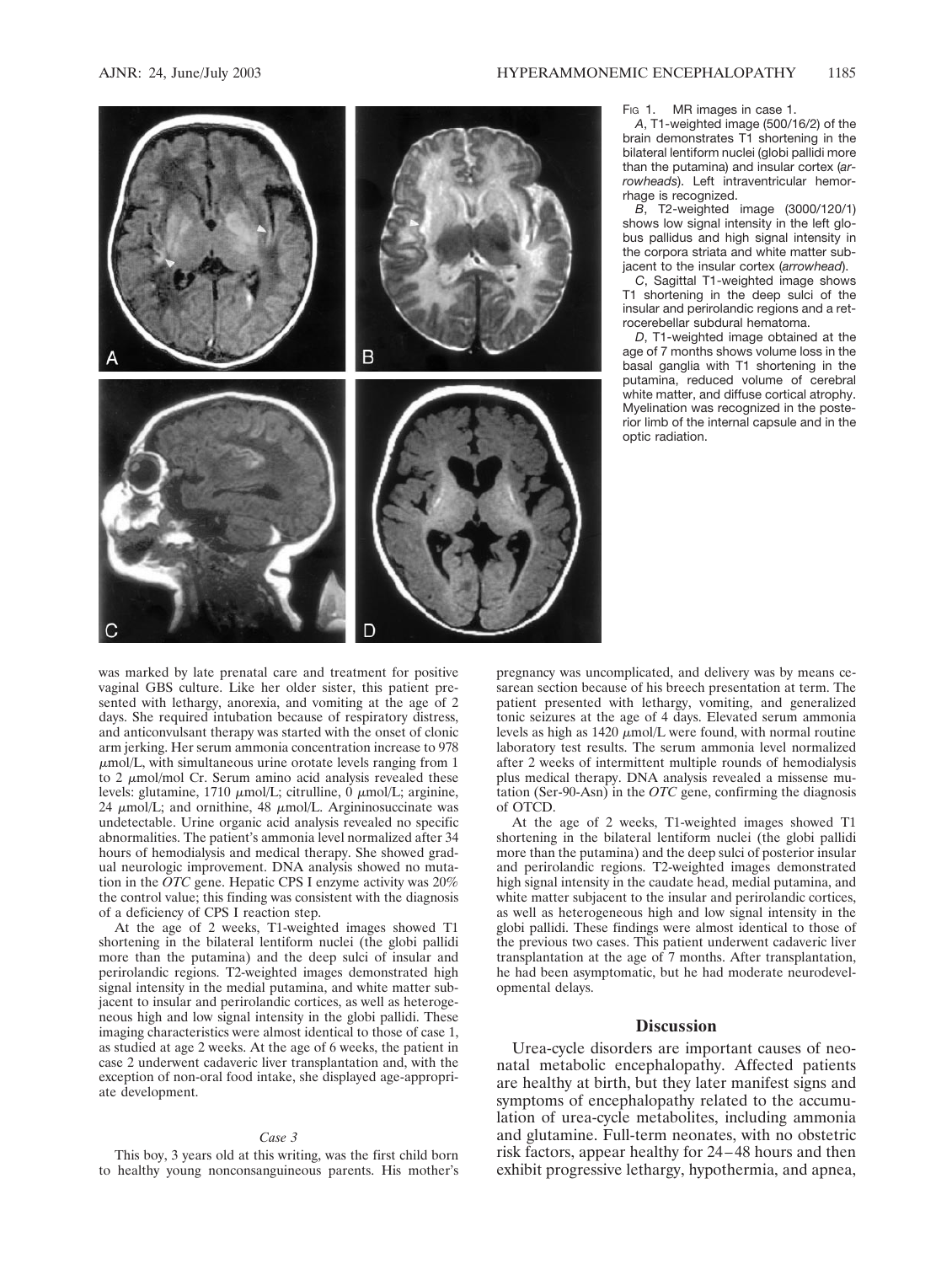accompanied by high blood ammonium levels. Patients with milder cases can present with encephalopathy (eg, vomiting, abnormal mental status, ataxia, seizures, or developmental delay) at any age from infancy to adulthood.

The pathophysiologic mechanism of central nervous system injury in urea-cycle disorders is not completely understood. One theory invokes the intracerebral accumulation of glutamine as the major cause of the encephalopathy (1). The presence of high levels of ammonia results in the conversion of large amounts of glutamate to glutamine by glutamine synthetase; this occurs mainly in astrocytes. The accumulation of large quantities of glutamine is thought to cause changes in intracellular osmolality and result in subsequent astrocyte swelling, brain edema, intracranial hypertension, and cerebral hypoperfusion. In support of this theory, some have demonstrated that the cerebral edema associated with hyperammonemia can be prevented by impeding glutamine accumulation in the brain, suggesting that hyperammonemia is necessary but not sufficient to produce cerebral edema (1). This theory is consistent with the confirmation of high glutamine concentrations in patients with hyperammonemic encephalopathy with proton MR spectroscopy results  $(3, 12)$  and with the presence of extraordinarily high cerebrospinal concentrations of glutamine in OTCD patients with hyperammonemic encephalopathy.

The MR images in our three cases revealed almost identical findings in the bilateral lentiform nuclei and in the perirolandic and insular cortices; to our knowledge, these occurred in a pattern not previously reported. Previous reports in the literature (2–9) represent mostly late-onset urea-cycle disorders. Although the findings in these reports are varied, we were able to divide them into four common patterns: type 1, diffuse severe cerebral edema followed by diffuse atrophy (10, 11); type 2, extensive infarct-like abnormality, often presenting as acute hemiplegia (2–6, 11); type 3, presumably ischemic lesions in cerebral intervascular boundary zones (4, 5, 7); and type 4, reversible symmetric cortical involvement of the cingulate gyri, temporal lobes, and insular cortex with sparing of the perirolandic cortex (8, 9). The clinical severity (in decreasing order of severity) and the ages at onset are as follows: type 1, neonatal period or infancy; types 2 and 3, infancy to childhood; and type 4, adulthood. Symmetric cystic lesions at the gray matter–white matter junction, especially in the sulcal depth of the frontal, parietal, hippocampal, and insular regions, are known early pathologic lesions resulting from hyperammonemic encephalopathy (13, 14). Such perisulcal lesions are strongly suggestive of diminished cerebral perfusion in the setting of elevated intracranial pressure (15), which is typical in hyperammonemic encephalopathy. We propose that, on MR images, type 4 lesions might reflect such mild and partly reversible perisulcal ischemic insults. Therefore, we speculate that, in urea-cycle disorders, type 1, 3, or 4 lesions result from the same condition of hypoperfusion during hyperammonemia and that dif-

ferences in residual enzyme activity underlie the variations in the age of onset and in the clinical severity. However, the pathophysiology of the type 2 lesion remains unclear because MR angiography and conventional angiograms fail to show any abnormality (3).

Despite the different causes of hyperammonemia, the patterns of subacute injury with primary involvement of the bilateral lentiform nuclei and the deep sulci of the perirolandic and insular regions was nearly identical. This observation suggests that the pattern detected with MR imaging reflects injury due to hyperammonemia and related toxicity, irrespective of the specific underlying proximal urea-cycle disorder. The pattern of primary cortical involvement resembled type 4 lesions; however, it obviously differed in the involvement of the perirolandic cortex and lentiform nuclei. Consistent with the MR findings in these patients, the histopathologic results in neonatalonset urea-cycle disorders demonstrate cortical neuronal loss and spongiform changes at the gray matter– white matter junction far more frequently in the insula and also in the basal ganglia (1, 13, 14).

What is the mechanism of injury? In general, the most metabolically active and mature regions of the premature brain, those that have the most advanced myelination, perfusion and glucose uptake, are the regions that are damaged first in the setting of nearly complete cessation of brain perfusion (16). At 40 weeks after conception, the basal ganglia and perirolandic region have the highest metabolic activity; this is in addition to the brain stem and thalamus, which also have high activity beginning in the third trimester (16). Therefore, we might reasonably speculate that the MR images in our cases reflect injury to those regions most susceptible to hypoperfusion in the neonate under hyperammonemic conditions. We can also postulate that longer and more severe hypoperfusion due to hyperammonemia could lead to type 1 lesions (diffuse severe cerebral edema followed by diffuse atrophy), as previously reported (10, 11). In neonates, brain injury from a urea-cycle disorder can be differentiated from that due to profound hypotension by the absence of thalamic injury (characteristic in profound hypotension in neonates) and by normal neurologic status within the first few days of life. Asphyxiated neonates typically have abnormal findings from the time of delivery, with seizures starting in the first 24 hours after birth.

A prolonged hyperammonemic coma is associated with impairment of intellectual function and substantial parenchymal injury in patients who survive neonatal hyperammonemic encephalopathy (17). Thus, early diagnosis and treatment may prevent chronic impairment. Despite therapy with all treatment options (except for liver transplantation), twin patients with neonatal-onset deficiency of the CPS I reaction step had subsequent neurologic deterioration (associated with a type 1 lesion) after subsequent episodes of hyperammonemic encephalopathy (10). Accordingly, we would suggest that early liver transplantation should be considered in patients with neonatal